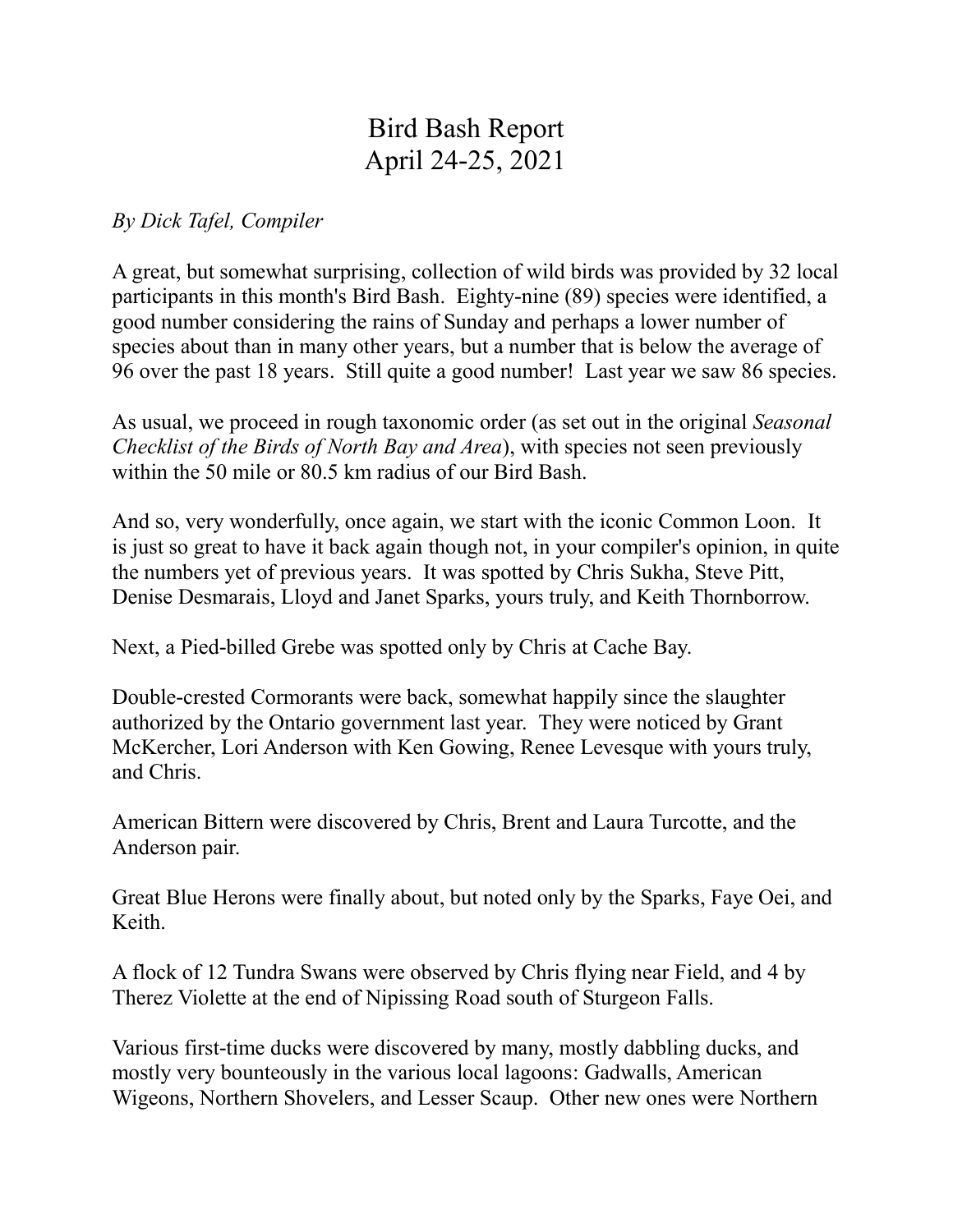Pintails noted only by yours truly, Oriana Pokorny with Sarah Wheelan at the south-west of the end of Cranberry Trail; Greater Scaup identified only by the Levesque pair at Cache Bay; and Blue-winged Teal found by the Levesque pair and Grant at the now, unfortunately, newly trespassed-proofed Callander Lagoon.

Now to predators, and to the Osprey, whose prey is 99% fish, spotted by Therez (at a nest upon a lighting platform at the Cache Bay ball field), Grant, Chris, Denise, Gary and Connie Sturge with daughter Rachel, the Anderson duo, the Levesque pair, the Pokorny duo, and Keith.

A Virginia Rail was noted by Fred Pinto in Laurier Woods. An American Coot was spotted by the Anderson pair at Warren Lagoon.

Two Greater Yellowlegs were watched by yours truly adjacent to the end of Cranberry Trail.

Now to the amazing find of a very rare species for this area - an American Avocet found by the Pokorny pair who had the audacity to explore at the end of Cranberry Trail the "barrier marsh and islands that separate the main lake from Callander Bay". That very noticeable bird must have been quite an exciting discovery indeed!

Wilson's Snipes were spotted by the Anderson pair, the Sturges trio, Chris, and by yours truly who saw one in Laurier Woods.

A Boreal Owl was unearthed by the Sturges trio during their evening owl survey.

A few Belted Kingfishers were spotted - by the Sturge trio, Chris, the Anderson pair, the Sparks, Brent Turcotte, and Keith.

Yellow-bellied Sapsuckers were about and noted by Fred, Grant, Buddy Myles, yours truly, the Anderson pair, Corinne Urrutia, Steve, the Chowns, and Chris.

Now we get to the Passeriformes (or songbirds), and start with the first flycatcher seen this year - the Eastern Phoebe spotted by the Levesque pair, the Sturge trio, Chris, Grant, the Sparks, Steve, the Pokorny pair, and Keith.

Have the swallows returned? At least some Tree Swallows had, spotted by the Pokorny pair, Keith, Buddy, the Anderson duo, Chris, Brent, and the Sturge trio.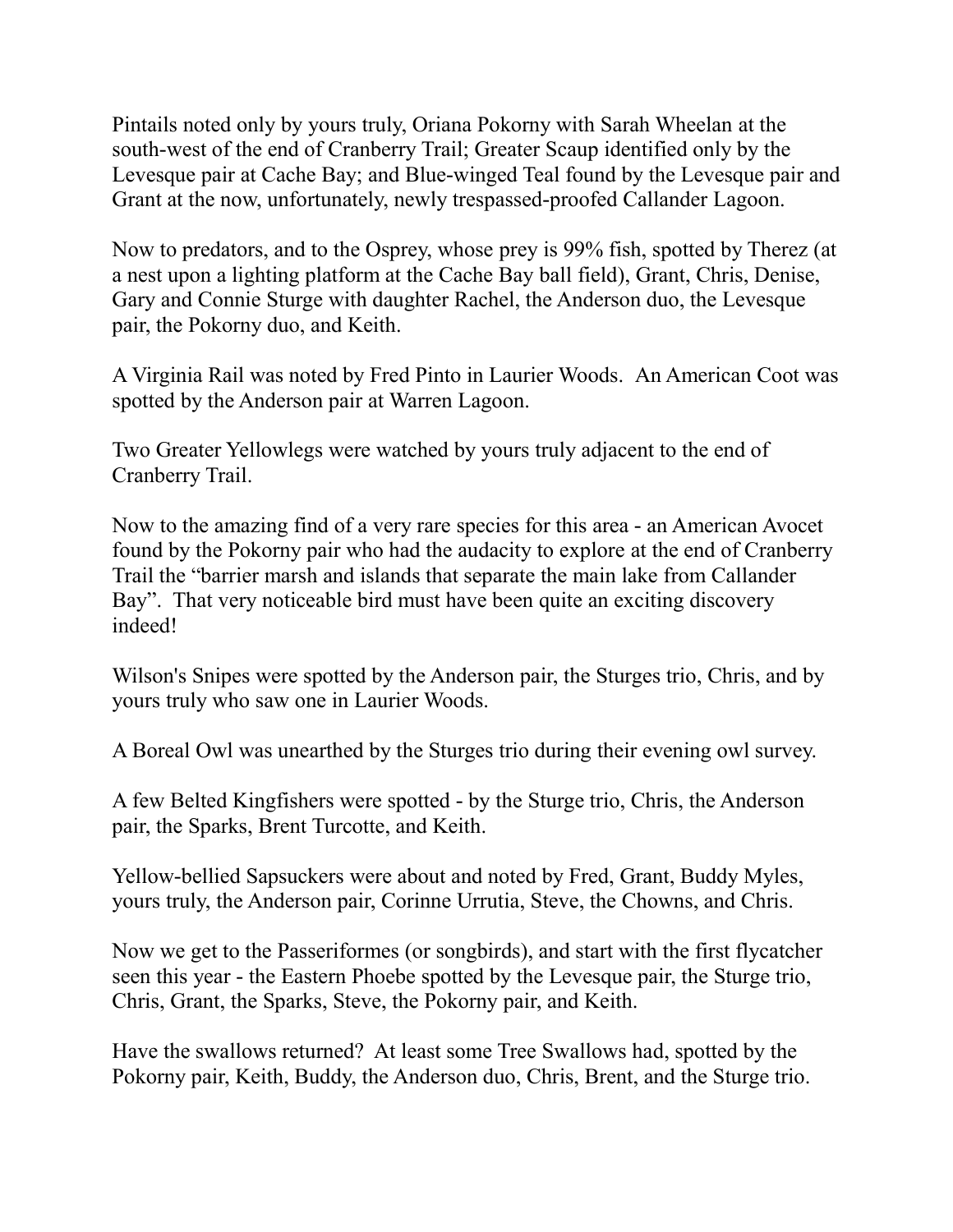A new for the year Brown Creeper was found by Chris. It is a bit alarming that none had been found upon a count until this one since this bird normally is around all winter in small numbers.

Chris also discovered the remarkable songster, the Winter Wren, as did Buddy, April McCrum, Brent and the Pokorny pair.

Both kinglets were identified - the Golden-crowned by Brent and April, and the Ruby-crowned by Chris.

As for thrushes, the beautiful Eastern Bluebird graced the eyes of Chris in Field and the Sparks near their home. Hermit Thrushes were observed by Buddy, yours truly, the Anderson pair, Brent, Fred, the Sturge trio, and Chris.

A very early Gray Catbird was spotted by the Anderson pair.

At long last, and with great expectations upcoming, two warbler species were found. The Pine Warbler was spotted by Renee, the Sturge trio, and Buddy, while the Yellow-rumped Warbler was spotted by Chris.

As to sparrows, the Savannah Sparrow was watched by the Levesque duo and Denise, while the Anderson pair, Chris and your compiler identified both it and Swamp Sparrows.

Keith came upon a very early Rose-breasted Grosbeak.

Brown-headed Cowbirds were noticed by John Levesque, Buddy, Chris, the Levesque pair, and Gary and Luanne Chowns.

Purple Finches were on the lists of the Sturges, Steve, the Levesques, and Buddy.

And so that finishes the long list of new birds seen for the first time by the birders during this year's Bird Bash.

Getting to birds seen previously within the area, we start with Turkey Vultures. In greater numbers now, they were spotted by the Sparks, the Pokorny pair, the Sturges, Grant, the Anderson duo, Chris, April, and the Levesque duo.

Canada Geese were about in very large numbers.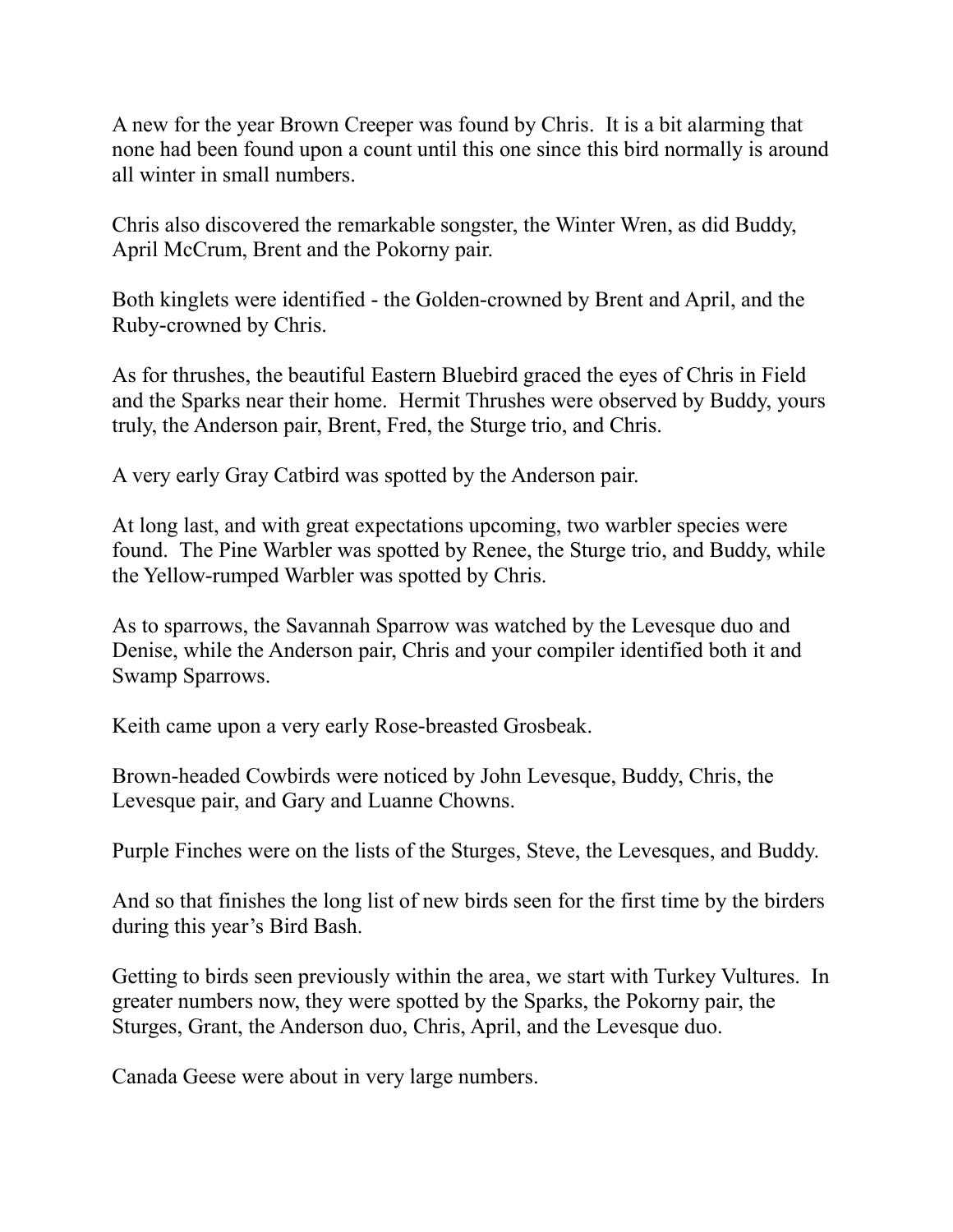Somewhat strangely, the American Black Duck was noted only by Chris.

But Mallards, Wood Ducks, Green-winged Teals, Ring-necked Ducks, Buffleheads, Common Goldeneyes, and Common Mergansers were about in fair numbers, and spotted by many. Hooded Mergansers were noted, however, only by Chris, the Anderson duo, the Pokorny pair, and Keith.

Northern Harriers were spotted by the Levesque pair, the Anderson duo, and the Sturge trio.

The Sharp-shinned Hawk was found solely by the Sparks and Keith.

Bald Eagles were watched by Shirley McKercher, the Sturge trio, the Levesque pair, the Chowns, and the Sparks.

American Kestrels were noted by the Levesque pair, Denise, the Sturges, the Anderson duo, and Chris.

Merlins were observed by the Levesque duo, the Sturges, Sarah and John.

Ruffed Grouse were on the lists of very many participants. Wild Turkeys, however, were seen only by Keith, the Anderson pair, and the Sturge trio.

Some Sandhill Cranes were still around and observed by the Anderson duo, Chris, the Levesque pair, Keith, the Sparks, Denise, the Sturges, the Pokorny pair, and Grant.

Killdeer were spotted by the Levesque pair, Grant, the Sturges, Keith, and the Anderson duo.

American Woodcock were observed only by the Anderson pair, Chris, the Sturges, and Grant.

Ring-billed and Herring Gulls were very numerous in many places.

Rock Doves remained ubiquitous, while Mourning Doves, much less egregious, were spotted by Buddy, the Sturges, Keith, Chris, Therez, Faye, Sarah, and Donna **Demarco** 

Barred Owls seemed to be fairly numerous this year, this being the third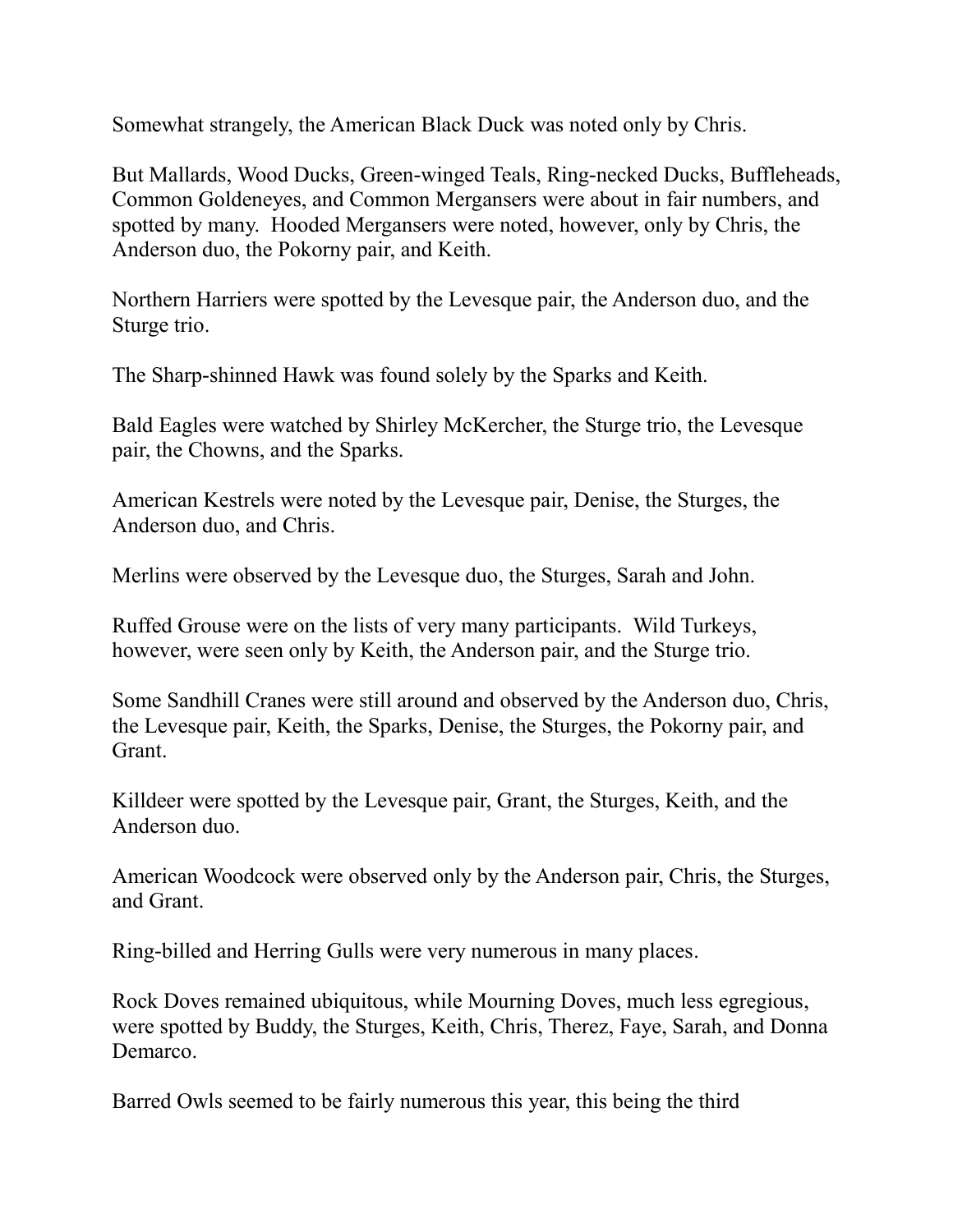consecutive month in which they have been observed. They were seen or heard during this Bird Bash by the Sturges, the Anderson pair, and Chris.

Downy and Hairy Woodpeckers and Pileateds remained fairly commonplace. Northern Flickers had arrived in fair numbers and were observed by Laura, Keith, the Levesque pair, the Sparks, the Anderson pair, Corinne, the Chowns, and John.

No Canada Jays were discovered this month unfortunately, a bird which some are trying to have established as Canada's national bird! And Blue Jays were much less common, being noted only by the Sturges, Chris, the Levesques, the Sparks, Keith, Steve, the Anderson duo, Donna, Laura, and Faye. American Crows were seemingly even more plentiful than usual, while Common Ravens were only a little much less so.

Of course, our wonderful, friendly Black-capped Chickadees seemed to be everywhere.

The two nuthatch species were somewhat less frequently seen this month, with the Red-breasted noted by the Sparks, Denise, Donna, the Handleys, and Faye, while the White-breasted was noted only by Grant and Corinne. Both nuthatches, however, were seen by Steve, Chris, and Keith.

American Robins appeared with lots of gusto and much enjoyed by many.

European Starlings were about in large numbers.

As to sparrows, the American Tree is still showing up at a few locations, noted by Corinne, the Chowns, Therez, the Handleys, Chris, the Turcottes, the Sturges, and the Anderson pair. Chipping Sparrows had arrived, being spotted by John, Donna, Elsa Tafel, the Levesques, the Sturges, and Chris. Song Sparrows have now become more plentiful, being noted by the Anderson pair, the Levesque duo, Chris, Denise, Grant, Fred, the Turcottes, the Sturges, the Chowns, the Pokorny pair, and Corinne. White-throats were on the lists so far only of the Chowns, Fred, Brent, the Sparks, Chris, the Anderson duo and Keith. So far, the lovely White-crown graced the eyes only of Keith.

Dark-eyed Juncos have been seen every month, this time by Fred, Therez, Steve, the Sturges, the Levesque duo, the Turcottes, John, Chris, Keith, the Anderson pair, the Chowns, the Handleys, and Donna.